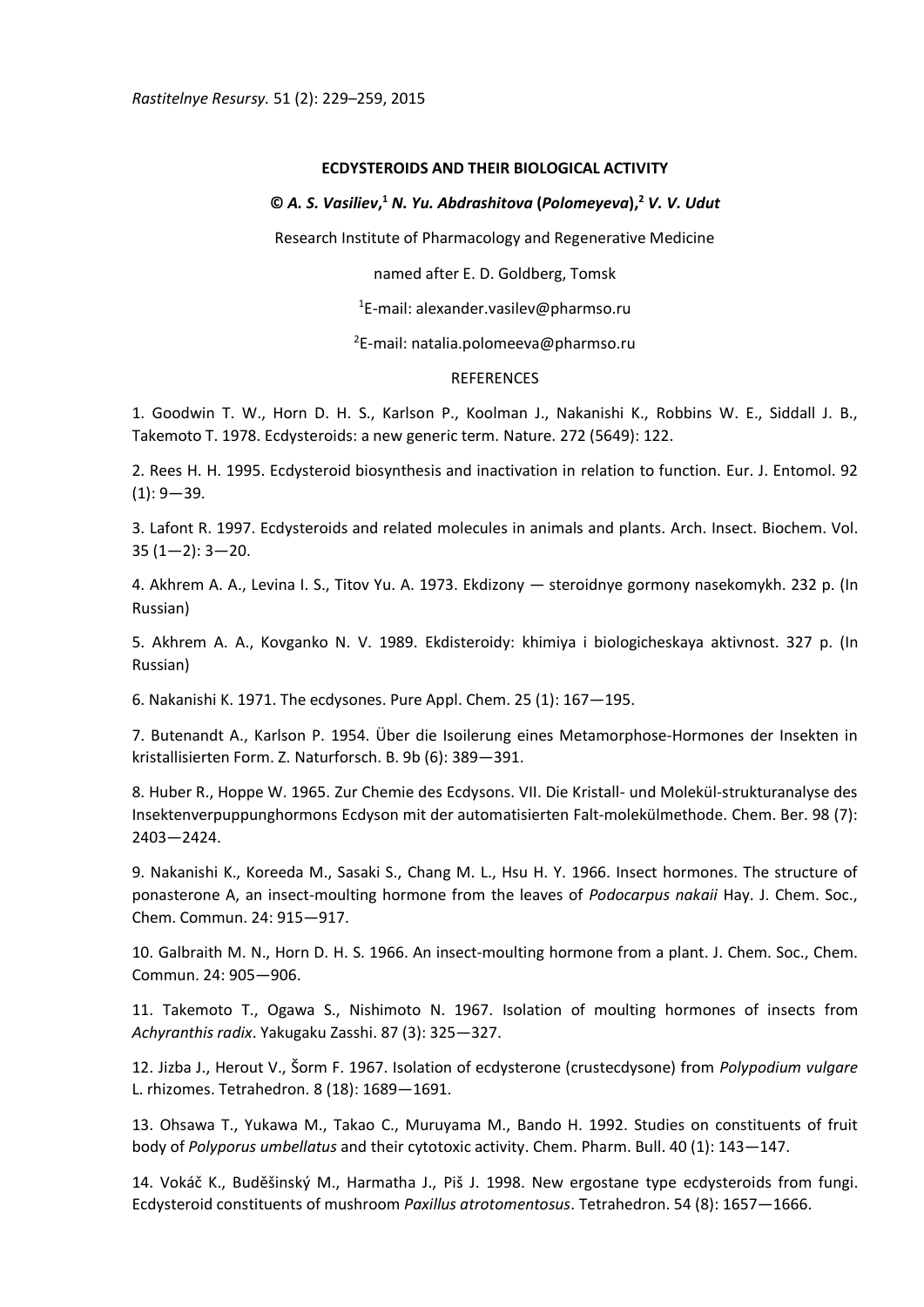15. Vokáč K., Buděšinský M., Harmatha J., Kohoutová J. 1998. Ecdysteroid constituents of the mushroom *Tapinella panuoides*. Phytochemistry. 49 (7): 2109—2114.

16. Ishida H., Inaoka Y., Shibatani J., Fukushima M., Tsuji K. 1999. Studies of the active substances in herbs used for hair treatment. II. Isolation of hair regrowth substances, acetosyringone and polyporusterone A and B, from *Polyporus umbellatus* Fries. Biol. Pharm. Bull. 22 (11): 1189—1192.

17. Sun Y., Yasukawa K. 2008. New anti-inflammatory ergostane-type ecdysteroids from the sclerotium of *Polyporus umbellatus*. Bioorg. Med. Chem. Lett. 18 (11): 3417—3420.

18. Lafont R. 1998. Phytoecdysteroids in the World flora: diversity, distribution, biosynthesis and evolution. Fiziologiya rasteniy. 45 (3): 326—346. (In Russian)

19. Kozlova T., Thummel C. S. 2000. Steroid regulation of postembryonic development and reproduction in Drosophila. Trends Endocrin. Metabol. 11 (7): 276—280.

20. Smith S. 1998. Small brain neuropeptides. Trends Endocrin. Metabol. 9 (7): 301—302.

21. Tomashko K. H., Gukler R. 1996. Ecological significance of ecdysteroids in sea arthropod. Mezhdunarodnoe soveschanie po fitoekdisteroidam. Syktyvkar. P. 43—44. (In Russian)

22. Phytoecdysteroids. 2003. Ed. by V. V. Volodin. St.-Petersburg. 293 p. (In Russian)

23. Lafont R., Dinan L. 2003. Practical uses for ecdysteroids in mammals including humans: an update. J. Insect Sci. 3 (7): 1—30.

24. Timofeev N. P. 2009. Ecological relations of agricultural populations of ecdysteroid-containing plants *Rhaponticum carthamoides* (Willd.) Iljin and *Serratula coronata* L. to herbivorous insects. Rep. 1. Sibirskiy ekologicheskiy zhurnal. 5: 765—780. (In Russian)

25. Dinan L. 1998. Astrategy towards the elucidation of the contribution made by phytoecdysteroids to the deterrence of invertebrate predators on plants. Rus. J. Plant Physiol. 45 (3): 347—359.

26. Suhr S. T., Gil E. B., Senut M.-C., Gage F. H. 1998. High level transactivation by a modified *Bombyx ecdysone* receptor in mammalian cells without exogenous retinoid X receptor. Proc. Nat. Acad. Sci. USA. 95 (14): 7999—8004.

27. Wang S. F., Ayer S., Segraves W. A., Williams D. R., Raikhel A. S. 2000. Molecular determinants of differential ligand sensitivities of insect ecdysteroid receptors. Mol. Cell. Biol. 20 (11): 3870—3879.

28. Saez E., Nelson M. C., Eshelman B., Banayo E., Koder A., Cho G. J., Evans R. M. 2000. Identification of ligands and coligands for the ecdysone-regulated gene switch. Proc. Natl. Acad. Sci. USA. 97 (26): 14 512—14 517.

29. Vögtli M., Elke C., Imhof M. O., Lezzi M. 1998. High level transactivation by the ecdysone receptor complex at the core recognition motif. Nucleic Acids Res. 26 (10): 2407—2414.

30. Patrick C. W., Zheng B., Wu X., Gurtner G., Barlow M., Koutz C., Chang D., Schmidt M., Evans G. R. 2001. Muristerone A-induced nerve growth factor release from genetically engineered human dermal fibroblasts for peripheral nerve tissue engineering. Tissue Eng. Pt B. 7 (3): 303—311.

31. Aarnisalo P., Kim C.-H., Lee J. W., Perlmann T. 2002. Defining requirements for heterodimerization between the retinoid X receptor and the orphan nuclear receptor Nurr1. J. Biol. Chem. 277 (38): 35 118—35 123.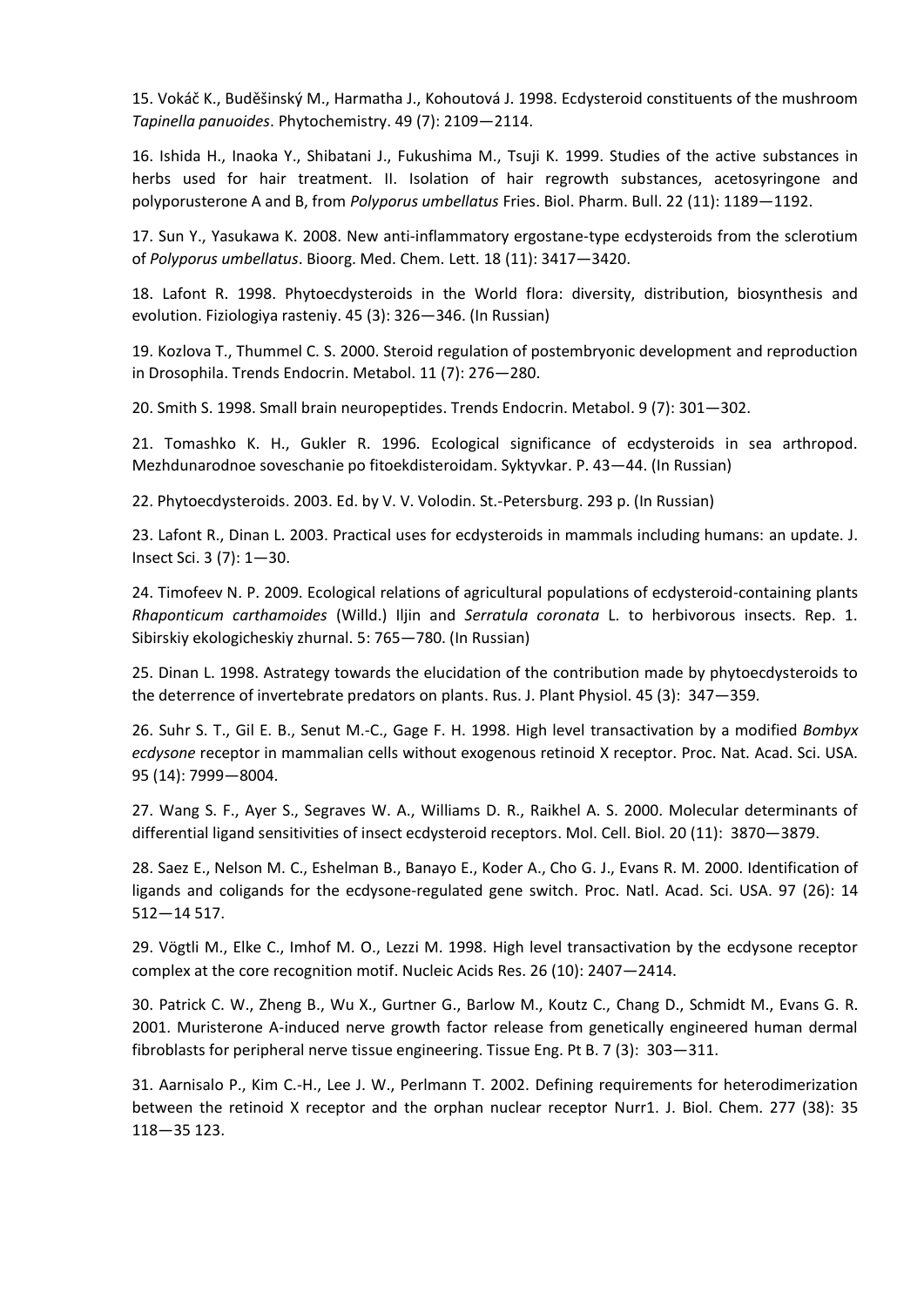32. Constantino S., Santos R., Gisselbrecht S., Gouilleux F. 2001. The ecdysone inducible gene expression system: unexpected effects of muristerone A and ponasterone A on cytokine signaling in mammalian cells. Eur. Cytokine Netw. 12 (2): 365—367.

33. Wolter S., Mushinski J. F., Saboori A. M., Resch K., Kracht M. 2002. Inducible expression of a constitutively active mutant of mitogen-activated protein kinase kinase 7 specifically activates c-JUN NH2-terminal protein kinase, alters expression of at least nine genes, and inhibits cell proliferation. J. Biol. Chem. 277 (5): 3576—3584.

34. Timofeev N. P. 2001. Leuzea and preparations on its basis. Innovatsionnye tekhnologii i produkty. Sb. trudov. Novosibirsk. Vol. 4. P. 16—25. (In Russian)

35. Falkenstein E., Tillmann H.C., Christ M., Feuring M., Wehling M. 2000. Multiple actions of steroid hormones — a focus on rapid, nongenomic effects. Pharmacol. Rev. 52 (4): 513—556.

36. Mak P., Karathanasis S. K. Mechanism based screen for retinoid X receptor agonists and antagonists. US Patent 5,700,682. December 23, 1997.

37. Evans R. M., Saez E. 2001. Formulations useful for modulating expression of exogenous genes in mammalian systems, and products related thereto. US Patent 6,333,318. December 25, 2001.

38. Rossant J., McMahon A. 1999. «Cre»-ating mouse mutants — a meeting review on conditional mouse genetics. Genes Develop. 13 (2): 142—145.

39. Timofeev N. P. 2003. Industrial ecdysteroid sources. Part I. Ponasterone and muristerone. In: Netraditsionnye prirodnyi resursy, innovatsionnye tekhnologii i produkty. Sb. nauch. trudov. Moskow. N 9. P. 64—86. (In Russian)

40. Volodin V., Chadin I., Whiting P., Dinan L. 2002. Screening plants of European North-East Russia for ecdysteroids. Biochem. Syst. Ecol. 30 (6): 525—578.

41. Canonica L., Danieli B., Weisz-Vincze G., Ferrari G. 1972. Structure of muristerone A, a new phytoecdysone. J. Chem. Soc., Chem. Commun. 30: 1060—1061.

42. Landon T. M., Sage B. A., Seeler B. J., O'Connor J. D. 1988. Characterization and partial purification of the Drosophila Kc cell ecdysteroid receptor. J. Biol. Chem. 263 (10): 4693—4697.

43. Voigt B., Whiting P., Dinan L. 2001. The ecdysteroid agonist/antagonist and brassinosteroid-like activities of synthetic brassinosteroid/ecdysteroid hybrid molecules. Cell. Mol. Life Sci. 58 (8): 1133— 1140.

44. Dinan L. 2003. Ecdysteroid structure-activity relationships. Studies Nat. Prod. Chem. 29 (J): 3—71.

45. Syrov V. N. 1994. Phytoecdysteroids: biological effects in the body of higher animals, and prospects for use in medicine. Eksperimentalnaya i klinicheskaya farmakologiya. 57 (5): 61—66. (In Russian)

46. Sláma K., Koudela K., Tenora J., Mathovб A. 1996. Insect hormones in vertebrates: anabolic effects of 20-hydroxyecdysone in Japanese quail. Experientia. 52 (7): 702—706.

47. Bathori M., Toth N., Hunyadi A., Marki A., Zador E. 2008. Phytoecdysteroids and anabolic-androgenic steroids-structure and effects on humans. Curr. Med. Chem. 15 (1): 75—91.

48. Tóth N., Szabó A., Kacsala P., Héger J., Zádor E. 2008. 20-Hydroxyecdysone increases fiber size in a muscle-specific fashion in rat. Phytomedicine. 15 (9): 691—698.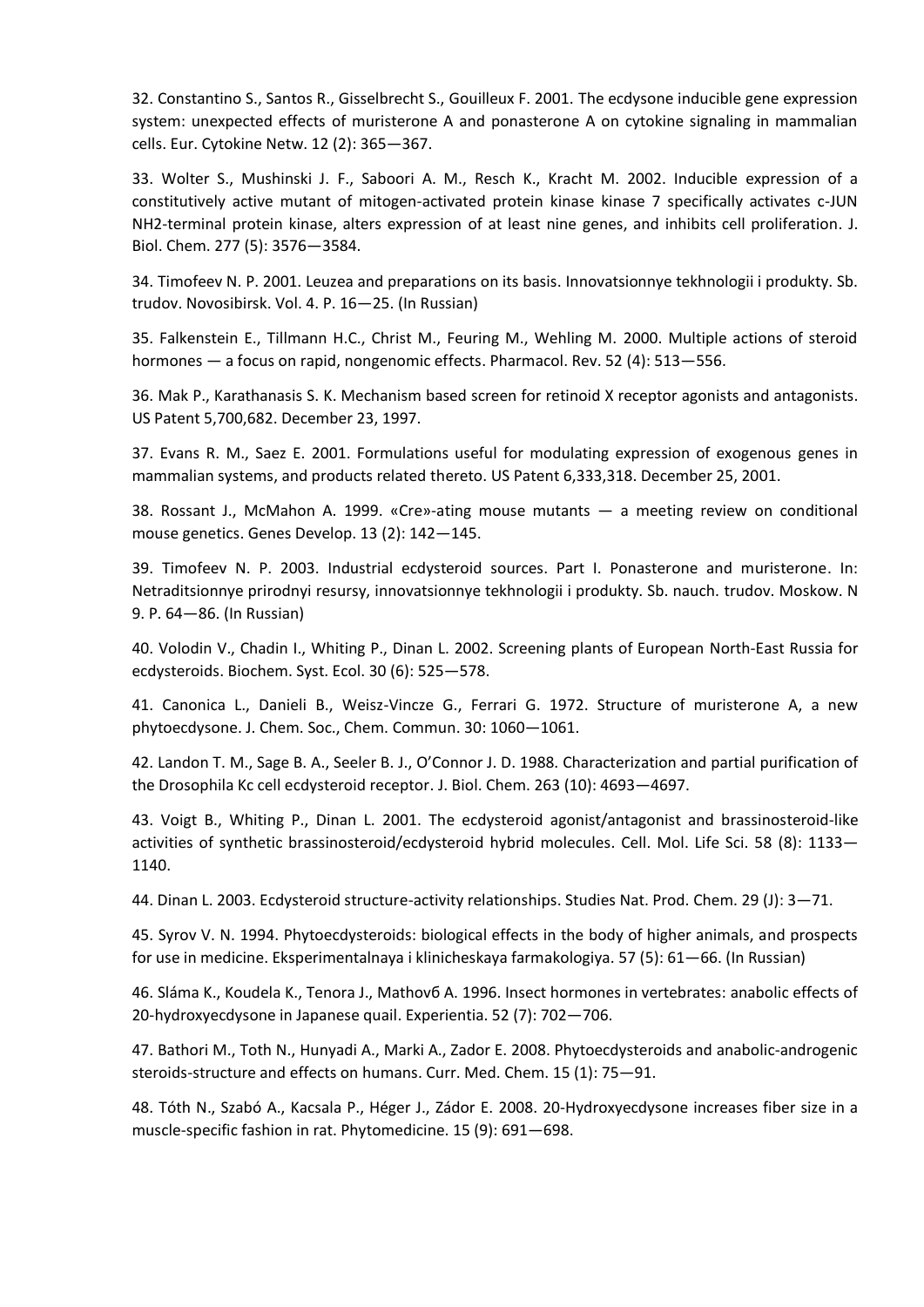49. Syrov V. N., Saatov Z., Sagdullaev Sh. Sh., Mamatkhanov A. U. 2001. Study of the structure anabolic activity relationship for the phytoecdysteroids extracted from some plants of Central Asia. Khimiko-farmatsevticheskiy zhurnal. 35 (12): 23—27. (In Russian)

50. Syrov V. N., Kurmukov A. G. 1976. Anabolic activity of phytoecdysone — ecdysterone isolated from *Rhaponticum carthamoides* (Willd.) Iljin. Farmakologiya i toksikologiya. 6: 690—693. (In Russian)

51. Syrov V. N., Nasyrova S. S., Khushbaktova Z. A. 1997. The results of experimental study of phytoecdysteroids as erythropoiesis stimulators in laboratory animals. Eksperimentalnya i klinicheskaya farmakologiya. 60 (3): 41—44. (In Russian)

52. Chaudhary K. D., Lupien P. J., Hinse C. 1969. Effect of ecdysone on glutamic decarboxylase in rat brain. Experientia. Vol. 25, N 3. P. 250—251.

53. Catalan R. E., Aragones M. D., Godoy J. E., Martinez A. M. 1984. Ecdysterone induces acetylcholinesterase in mammalian brain. Comp. Biochem. Physiol. Pt C: Comp. Pharmacol. 78 (1): 193— 195.

54. Timofeev N. P., Ivanovskiy A. A. 1996. Anabolic effect of small doses of *Rhaponticum carthamoides* preparations. Mezhdunarodnoe soveshchanie po fitoekdisteroidam. Syiktyivkar. P. 133. (In Russian)

55. Todorov I. N., Mitrohin Yu. I., Efremova O. I., Sidorenko L. I. 2000. Effect of extract from *Leuzea carthamoides* on RNA and protein biosynthesis in mice. Khimiko-farmatsevticheskiy zhurnal. 34 (9): 24— 26. (In Russian)

56. Zaynullin V. G., Mishurov V. P., Punegov V. V., Starobor N. A., Bashlyikova L. A., Babkina N. Yu. 2003. Biological efficiency of two fodder additives contained ecdysteroids of *Serratula coronata* L. Rastitelnye resursy. 39 (2): 95—103. (In Russian)

57. Volodin V. V., Pchelenko L. D., Volodina S. O., Kudryasheva A. G., Shevchenko O. G., Zagorskaya N. V. 2006. Pharmacological estimate of new containing ecdysteroid substance «Serpisten». Raststitelnye resursy. 42 (3): 113—128. (In Russian)

58. Syrov V. N. 2000. Comparative study of anabolic activity of phytoecdysteroids and steranabols in experiment. Khimiko-farmatsevticheskiy zhurnal. 34 (4): 31—34. (In Russian)

59. Sláma K., Lafont R. 1995. Insect hormones — ecdysteroids: their presence and actions in vertebrates. Eur. J. Entomol. 92 (1): 355—377.

60. Aranda A., Pascual A. 2001. Nuclear hormone receptors and gene expression. Physiol. Rev. 81 (3): 1269—1304.

61. Ravi M., Hopfinger A. J., Hormann R. E., Dinan L. 2001. 4D-QSAR analysis of a set of ecdysteroids and a comparison to CoMFA modeling. J. Chem. Inf. Comput. Sci. 41 (6): 1587—1604.

62. Gorelick-Feldman J., Maclean D., Ilic N., Poulev A., Lila M. A., Cheng D., Raskin I. 2008. Phytoecdysteroids increase protein synthesis in skeletal muscle cells. J. Agric. Food Chem. 56 (10): 3532—3537.

63. Azizov A. P., Seyfulla R. D., Ankudinova I. A., Kondrateva I. I., Borisova I. G. 1998. Effect of the antioxidants of elton and leveton on the physical capacity of athletes. Eksperimentalnaya i klinicheskaya farmakologiya. 61 (1): 60—63. (In Russian)

64. Seyfulla R. D. 1998. The pharmacological correction of factors limiting human work capacity. Eksperimentalnya i klinicheskaya farmakologiya. 61 (1): 3—12. (In Russian)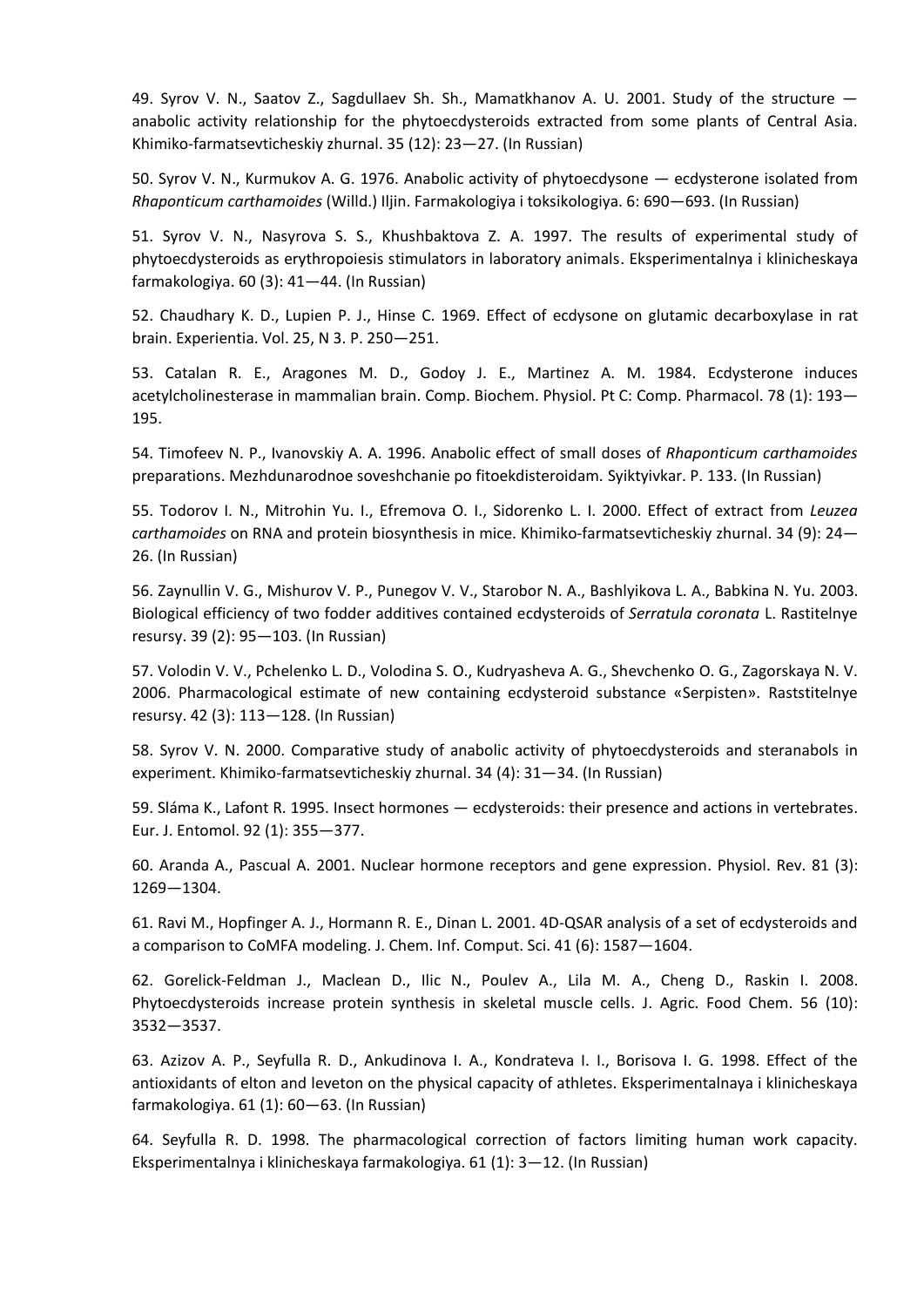65. Gorchakova N. A., Gudivok Ya. S., Gunina L. M., Devyatkina T. A., Ilin V. N., Kanyuka A. I., Kozlovskiy V. A., Kosuba R. B., Marushko Yu. V., Oleynik S. A., Ordzhonikidze Z. G., Pimonenko N. Yu., Rozhkova E. A., Skalnyy A. V., Seyfulla R. D., Platonov V. N., Chekman I. S., Seredenin S. B. 2010. Farmakologiya sporta [Pharmacology of sport]. Kiev. 604 p. (In Russian)

66. Syrov V. N., Tashmukhamedova M. A., Khushbaktova Z. A., Mirtalipov D. T., Mamatkhanov A. U. 1992. Effect of phytoecdysteroids and nerobol on parameters of carbohydrate and lipid metabolism and phospholipid spectrum of liver mitochondrial membrane in experimental diabetes mellitus of rats. Ukrainskiy biokhimicheskiy zhurnal. 64: 61—67. (In Russian)

67. Vasilev A. S. 2012. Farmakologicheskie effekty ekstraktov ekdisteroidsoderzhashchikh rasteniy v usloviyakh modeley sindroma povyshennoy vyazkosti krovi: Avtoref. diss. ... dokt. biol. nauk [The pharmacological effects of extracts from ecdysteroid-containing plants in terms of models of the high blood viscosity syndrome: Author's abstract of Doct. Sci. (Biology) Dissertation]. Tomsk. 48 p. (In Russian)

68. Kutepova T. A., Syrov V. N., Khushbaktova Z. A., Saatov Z. 2001. Hypoglycemic activity of sum of phytoecdysteroids from *Ajuga turkestanica*. Khimiko-farmatsevticheskiy zhurnal. 35 (11): 24—25. (In Russian)

69. Kizelsztein P., Govorko D., Komarnytsky S., Evans A., Wang Z., Cefalu W. T., Raskin I. 2009. 20- Hydroxyecdysone decreases weight and hyperglycemia in a diet-induced obesity mice model. Am. J. Physiol. Endocrinol. Metab. 296 (3): 433—439.

70. Kosovskiy M. I., Syrov V. N., Mikharmedov M. M., Katkova S. P., Khushbaktova Z. A. 1989. The effect of nerobol and ecdysterone on processes related to insulin regulatory function in normal and in experimental insulin resistance. Problemy endokrinologii. 5: 77—81. (In Russian)

71. Tashmukhamedova M. A., Abzalova M. H., Syrov V. N., Sultanov M. B. 1983. On hypoglycemic properties of cyasteron. Doklady AN UzSSR. 2: 33—34. (In Russian)

72. Chen Q., Xia Y., Qiu Z. 2006. Effect of ecdysterone on glucose metabolism *in vitro*. Life Sci. 78 (10): 1108—1113.

73. Tashmukhamedova M. A., Almatov K. T., Syrov V. N., Sultanov M. B., Abidov A. A. 1986. Effect of ecdysterone, turkesterone and nerobol on the functions of rat liver mitochondria in experimental diabetes. Voprosy meditsinskoy himii. 5: 24—28. (In Russian)

74. Syrov V. N., Ayzikov M. I., Kurmukov A. G. 1975. Effect of ecdysterone on the content of protein, glycogen, and fat in white rat liver, heart and muscle. Doklady AN UzSSR. 8: 37—38. (In Russian)

75. Syrov V. N., Khushbaktova Z. A., Khalitov T. R., Vaisbrot W., Tadzhiev B. A. 1988. Effect of ecdysterone and saparal on functional biochemical and morphological characteristics related to muscle capacity. Uzbekskii biologicheskii zhurnal. 3: 61—65. (In Russian)

76. Sagach V. F., Korkach Yu. P., Kotsyuruba A. V., Prysiazhna O. D. 2008. The inhibition of oxidative and nitrosative stresses by ecdysterone as the mechanisms of its cardio- and vasoprotective action in experimental diabetes type I. Fiziologicheskiy zhurnal. 54 (5): 46—54. (In Ukrainan)

77. Korkach Yu. P., Dudchenko N. O., Kotsyuruba A. V., Prysiazhna O. D., Sagach V. F. 2008. Role of nonhaem iron in protecting effect of ecdysterone on development of streptozocin-induced hyperglycaemia in rats. Ukrainskiy biokhimicheskiy zhurnal. 80 (1): 46—51. (In Ukrainan)

78. Korkach Yu. P., Kotsyuruba A. V., Prysiazhna O. D., Mogilnitskaya L. D., Sagach V. F. 2007. NOdependent mechanisms of ecdysterone protective action on the heart and vessels in streptozotocininduced diabetes mellitus in rats. Fiziologicheskiy zhurnal. 53 (3): 3—8. (In Ukrainan)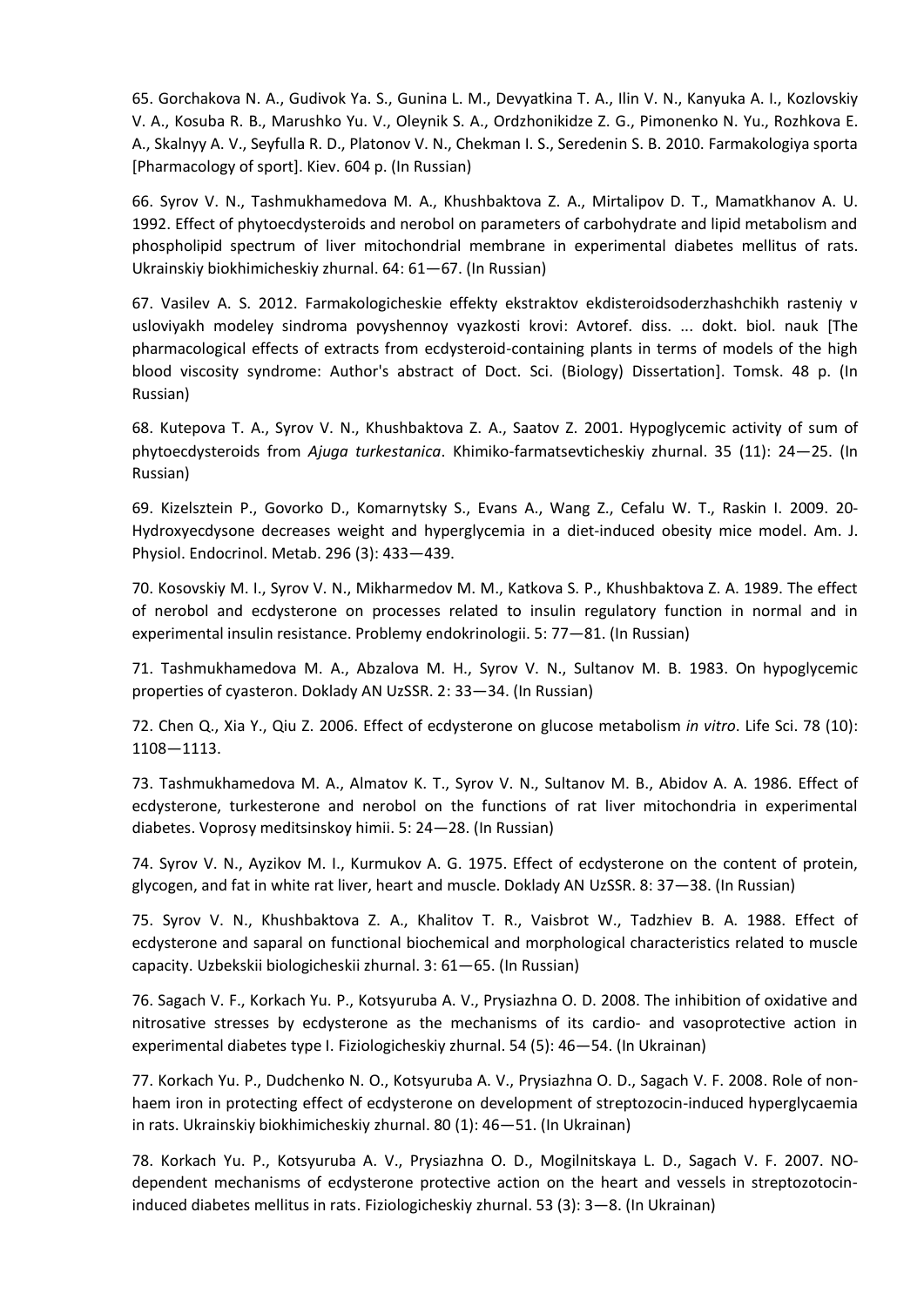79. Mironova V. N., Kholodova Yu. D., Skachkova T. F., Bondar O. P., Datsenko Z. M., Govseeva I. N. 1982. Hypocholesterolemic effects of phytoecdysones in rat experimental hypercholesterolemia. Voprosy meditsinskoy himii. 3: 101—105. (In Russian)

80. Matsuda H., Kawaba T., Yamamoto Y., Ogawa S. 1974. Effects of ecdysterone on experimental atherosclerosis in rabbits. Nippon Yakurigaku Zasshi. 70 (3): 325—339.

81. Esenbaeva V. Z. 1989. Effect of ecdysterone on the lipid composition of heart and skeletal muscle in rats. Doklady AN UzSSR. 2: 53—54. (In Russian)

82. Ji Y. H., Moog C., Schmitt G., Luu B. 1990. Polyoxygenated sterols and triterpenes: chemical structures and biological activities. J. Steroid Biochem. 35 (6): 741—744.

83. Esenbaeva V. Z. 1991. Deystvie ekdisterona na metabolizm fosfolipidov v serdechnoy i skeletnoy myshtsakh: Avtoref. dis. ... kand. biol. nauk [Action of ecdysterone on the phospholipid metabolism in the cardiaction and skeletal muscles: Author's abstract of PhD (Biology) Dissertation]. Tashkent. 24 p. (In Russian)

84. Plotnikov M. B., Aliev O. I., Vasilev A. S., Andreeva V. Yu., Krasnov E. A., Kalinkina G. I. 2008. Effect of *Rhaponticum carthamoides* extract on structural and metabolic parameters of erythrocytes in rats with cerebral ischemia. Byulleten eksperimentalnoy biologii i meditsiny. 7: 50—53. (In Russian)

85. Seyfulla R. D., Vaysberg M. A., Syrov V. N. 1986. Effect of ratibol on the blood coagulation system. Farmakologiya i toksikologiya. 49 (4): 40—42. (In Russian)

86. Kolkhir V. K., Sokolov S. J. 1986. Anticoagulant properties of *Leuzea carthamoides*. New drugs from plants of Siberia and the Far East (Abstr. Proc. Conf.). Tomsk. P. 81. (In Russian)

87. Azizov A. P. 1997. The effect of eleutherococcus, elton, leuzea, and levton on the blood coagulation system in physical exertion of athletes. Eksperimentalnaya i klinicheskaya farmakologiya. 60 (5): 58—60. (In Russian)

88. Plotnikova T. M., Aliev O. I., Fedina O. A., Vasilev A. S. 2001. Antiplatelet effects *Lychnis chalcedonica* L. extract in rats with different models of the pathology of the cardiovascular system. Aktualnye problemy eksperimentalnoy i klinicheskoy farmakologii. Tomsk. P. 116—118. (In Russian)

89. Saratikov A. S. 1966. Some results of the research and study of central nervous system stimulants herbal. Stimulyatory tsentralnoy nervnoy sistemy. Tomsk. P. 3—23. (In Russian)

90. Tuzov S. F. 1968. Comparative characteristic of some certain central nervous system stimulants on muscular human performance. Stimulyatoryi tsentralnoy nervnoy sistemy. Tomsk. P. 156—161 (In Russian)

91. Salnik B. Yu., Saratikov A. S. 1969. The influence of some CNS stimulants for energy supply of muscle activity. Farmakologiya dvigatelnoy aktivnosti. Moscow. P. 51—58. (In Russian)

92. Syrov V. N., Shahmurova G. A., Khushbaktova Z. A. 2008. Effects of phytoecdysteroids and bemithyl on functional, metabolic, and immunobiological parameters of working capacity in experimental animals. Eksperimentalnya i klinicheskaya farmakologiya. 71 (5): 40—43. (In Russian)

93. Salnik B. Yu. 1966. Deystvie ekstraktov eleuterokokka i levzei na uglevodno-fosfornyy i okislitelnyy obmen pri dozirovannoy myshechnoy nagruzke [The effect of extracts from Eleutherococcus and Rhaponticum on carbohydrate-phosphate and oxidative metabolism in dosed muscular load]. Stimulyatory tsentralnoy nervnoy sistemy (zhenshen, zolotoy koren, levzeya, eleuterokokk, piridrol). Tomsk. P. 44—50. (In Russian)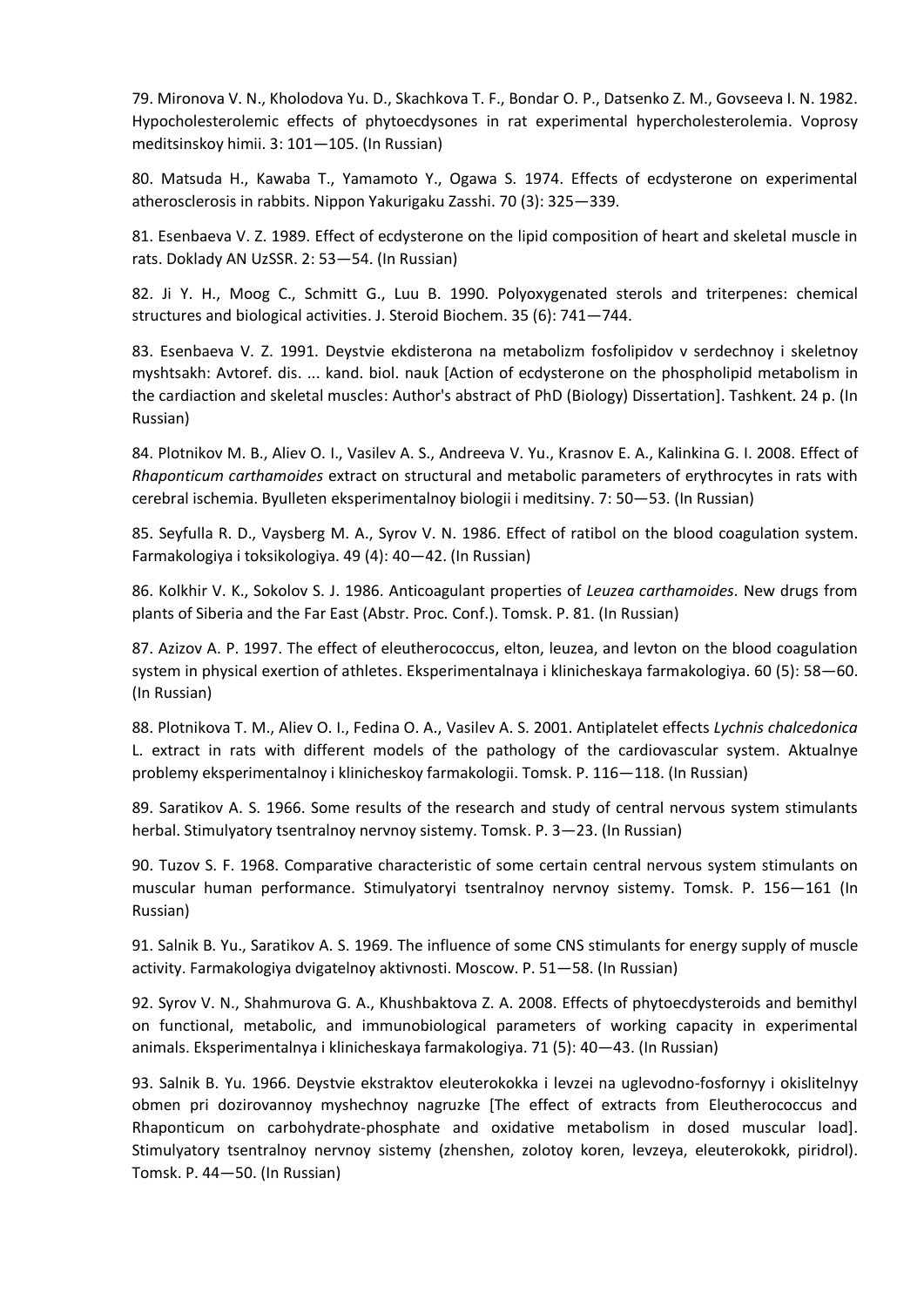94. Salnik B. Yu. 1970. Vliyanie nekotorykh stimulyatorov tsentralnoy nervnoy sistemy na energeticheskoe obespechenie myshechnoy deyatelnosti razlichnoy dlitelnosti: Avtoref. diss. ... dokt. med. nauk [The influence of some central nervous system stimulants for energy supply of muscle activity of different duration: Author's abstract of Doct. Sci. (Medicine) Dissertation]. Tomsk. 48 p. (In Russian)

95. Dambueva E. A., Salnik B. Yu. 1966. Vliyanie ekstraktov eleuterokokka i levzei na nekotorye pokazateli lipidnogo obmena pri dozirovannoy fizicheskoy nagruzke [The effect of extracts of Eleutherococcus and Rhaponticum on some parameters of lipid metabolism in dosed muscular load]. Stimulyatory tsentralnoy nervnoy sistemy (zhenshen, zolotoy koren, levzeya, eleuterokokk, piridrol). Tomsk. P. 51—54. (In Russian)

96. Chermnykh N. S., Shimanovskiy N. L., Shutko G. V., Syrov V. N. 1988. Effect of methandrostenolone and ecdysterone on the physical endurance of animals and on protein metabolism in the skeletal muscles. Farmakologiya i toksikologiya. 6: 57—60. (In Russian)

97. Plotnikov M. B., Aliev O. I., Vasiliev A. S., Plotnikova A. M., Maslov M. Yu. 2006. Hemorheological and protective in exhausting load properties of extract from *Rhaponticum carthamoides*. 2nd EuroSummer School on Biorheology and Symposium on Micro Mechanobiology of Cell, Tissues and Systems. Varna. P. 64—65.

98. Vasilev A. S., Plotnikova A. M., Aliev O. I., Kalinkina G. I., Angaskieva A. S., Plotnikov M. B. 2007. Hemorheological and actoprotective activity of Serratula coronata extract in exhausting physical exercise in rats. Byulleten eksperimentalnoy biologii i meditsiny. Suppl. 1. P. 19—22. (In Russian)

99. Vasilev A. S., Plotnikov M. B., Aliev O. I., Plotnikova A. M., Kalinkina G. I., Angaskieva A. S. 2008. Hemorheological activity of the extract of the aerial parts of *Serratula coronata* (Asteractae). Rastitelnye resursy. 44 (1): 104—109. (In Russian)

100. Vasilev A. S., Aliev O. I., Plotnikov M. B., Plotnikova A. M., Krasnov E. A. 2008. The hemorheological and actoprotective activity of *Rhaponticum carthamoides* (Asteraceae) extract in rats with exhausting exercise stress. Rastitelnye resursy. 44 (4): 123—130. (In Russian)

101. Plotnikov M. B., Aliev O. I., Vasilev A. S., Maslov M. Yu., Dmitruk S. E., Krasnov E. A. 1999. Effect of extract from leuzea on rheological properties of blood. Byulleten eksperimentalnoy biologii i meditsiny. Suppl. 1. P. 58—60. (In Russian)

102. Fomovskaya G. N.,Berdyshev A. G.,Holodova Yu. D. 1992. Immunomodulatory effect of ecdysteroid. Ukrainskiy biokhimicheskiy zhurnal. 64 (2): 56—61. (In Russian)

103. Miliauskas G., van Beek T. A., de Waard P., Venskutonis R. P., Sudhölter E. J. 2005. Identification of radical scavenging compounds in *Rhaponticum carthamoides* by means of LC-DAD-SPE-NMR. J. Nat. Prod. 68 (2): 168—172.

104. Koleckar V., Opletal L., Brojerova E., Rehakova Z., Cervenka F., Kubikova K., Kuca K., Jun D., Polasek M., Kunes J., Jahodar L. 2008. Evaluation of natural antioxidants of *Leuzea carthamoides* as a result of a screening study of plant extracts from the European Asteraceae and Cichoriaceae. J. Enzyme Inhib. Med. Chem. 23 (2): 218—224.

105. Hamden K., Ayadi F., Jamoussi K., Masmoudi H., Elfeki A. 2008. The rapeutic effect of phytoecdysteroids rich extract from *Ajuga iva* on alloxan induced diabetic rats liver, kidney and pancreas. Biofactors. 33 (3): 165—175.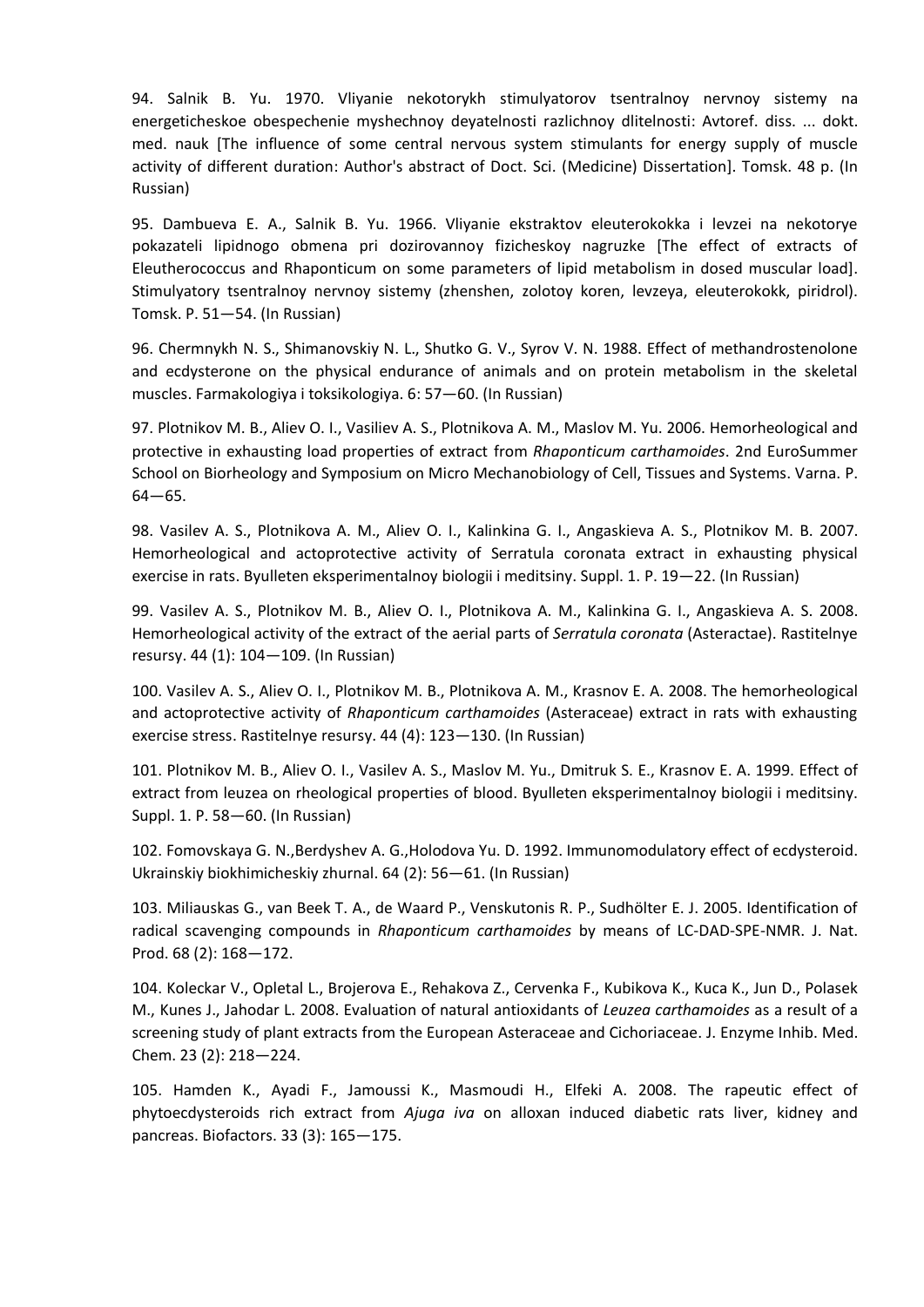106. Shevchenko O. G., Zagorskaya N. G., Kudyasheva A. G., Shishkina L. N. 2007. Antiradiation properties of ecdysteroid-containing drugs. Radiatsionnaya biologiya. Radioekologiya. 47 (4): 501—508. (In Russian)

107. Plotnikov M. B., Zibareva L. N., Vasilev A. S., Aliev O. I., Maslov M. Yu. 2000. Hemorheological activity of ecdysterone and different fractions from above-ground parts of *Lychnis chalcedonica* L. *in vitro*. Rastitelnye resursy. 36 (3): 91—94. (In Russian)

108. Timofeev N. P., Lapin A. A. 2008. Vysokaya antiokislitelnaya aktivnost preparatov *Rhaponticum carthamoides* kak funktsiya zaschity zhiznenno vazhnykh organov ot faktorov abioticheskogo stressa [High antioxidant activity of Rhaponticum carthamoides drugs as a function of protecting the vital organs from factors abiotic stress. Sbornik materialov V Vserossiyskoy nauchnoy konferentsii «Khimiya i tekhnologiya rastitelnykh veschestv». Syktyvkar; Ufa. P. 280. (In Russian)

109. Maslov L. N., Guzarova N. V. 2007. Cardioprotective and antiarrhythmic properties of preparations from *Leuzea carthamoides*, *Aralia mandshurica* and *Eleutherococcus senticosus*. Eksperimentalnaya i klinicheskaya farmakologiya. 70 (6): 48—54. (In Russian)

110. Plotnikov M. B., Aliev O. I., Vasilev A. S., Maslov M. Yu., Chernyishova G. A., Krasnov E. A., Zibareva L. N. 1999. The haemorheological activity of extracts from *Lychnis chalcedonica* L. and *Rhaponticum carthamoides* (Willd). Iljin in rats with acute myocardial infarction. Rastitelnye resursy. 35 (1): 103—107.

(In Russian)

111. Plotnikov M. B., Aliev O. I., Vasilev A. S., Anishchenko A. M. 2010. Hemorheological drugs as a means for increasing the efficacy of physical exercise in normal conditions and under ischemic heart disease. In: Treadmill exercise and its effects on cardiovascular fitness, depression and muscle aerobic function. N. Y. P. 35—70.

112. Ermishina O. A., Kurmukov A. G., Salikhova R. E., Ayzikov M. I. 1982. Effect of ecdysterone on the level of enzyme in experimental myocardial infarction. Meditsinskiy zhurnal Uzbekistana. 11: 90—91. (In Russian)

113. Khushbaktova Z. A., Syrov V. N., Umarova F. T., Mirsalikhova N. T., Sultanov M. B. 1987. Changes in activity of Na, K-ATP-ase of miocardium under action of preparations of plant origin by experimental atherosclerosis. Doklady AN UzSSR. (1): 51—53. (In Russian)

114. Kurmukov A. G., Ermishina O. A. 1986. Otsenka razmera i taktika lecheniya infarkta miokarda [Evaluation of the infarct size and treatment tactic of myocardial infarction]. Tomsk. 168 p. (In Russian)

115. Plotnikov M. B., Aliev O. I., Vasilev A. S., Maslov M. Yu., Dmitruk S. E., Krasnov E. A. 2001. Effect of *Rhaponticum carthamoides* extract on hemorheological properties of blood in rats with arterial hypertension. Eksperimentalnaya i klinicheskaya farmakologiya. 64 (6): 45—47. (In Russian)

116. Tang W. H., Chen Z., Liu Z., Zhang J. H., Xi G., Feng H. 2008. The effect of ecdysterone on cerebral vasospasm following experimental subarachnoid hemorrhage *in vitro* and *in vivo*. Neurol. Res. 30 (6): 571—580.

117. Yang S. F., Yang Z. Q., Zhou Q. X., Wu Q., Huang X. N., Shi J. S. 2004. Effect of ecdysterone on the expression of c-fos in the brain of rats induced by microinjection  $\beta$ -AP25-35 into the hippocampus. Yao Xue Xue Bao. 39 (4): 241—214.

118. Tsujiyama S., Ujihara H., Ishihara K., Sasa M. 1995. Potentiation of GABA-induced inhibition by 20 hydroxyecdysone, a neurosteroid, in cultured rat cortical neurons. Jpn. J. Pharmacol. 68 (1): 133—136.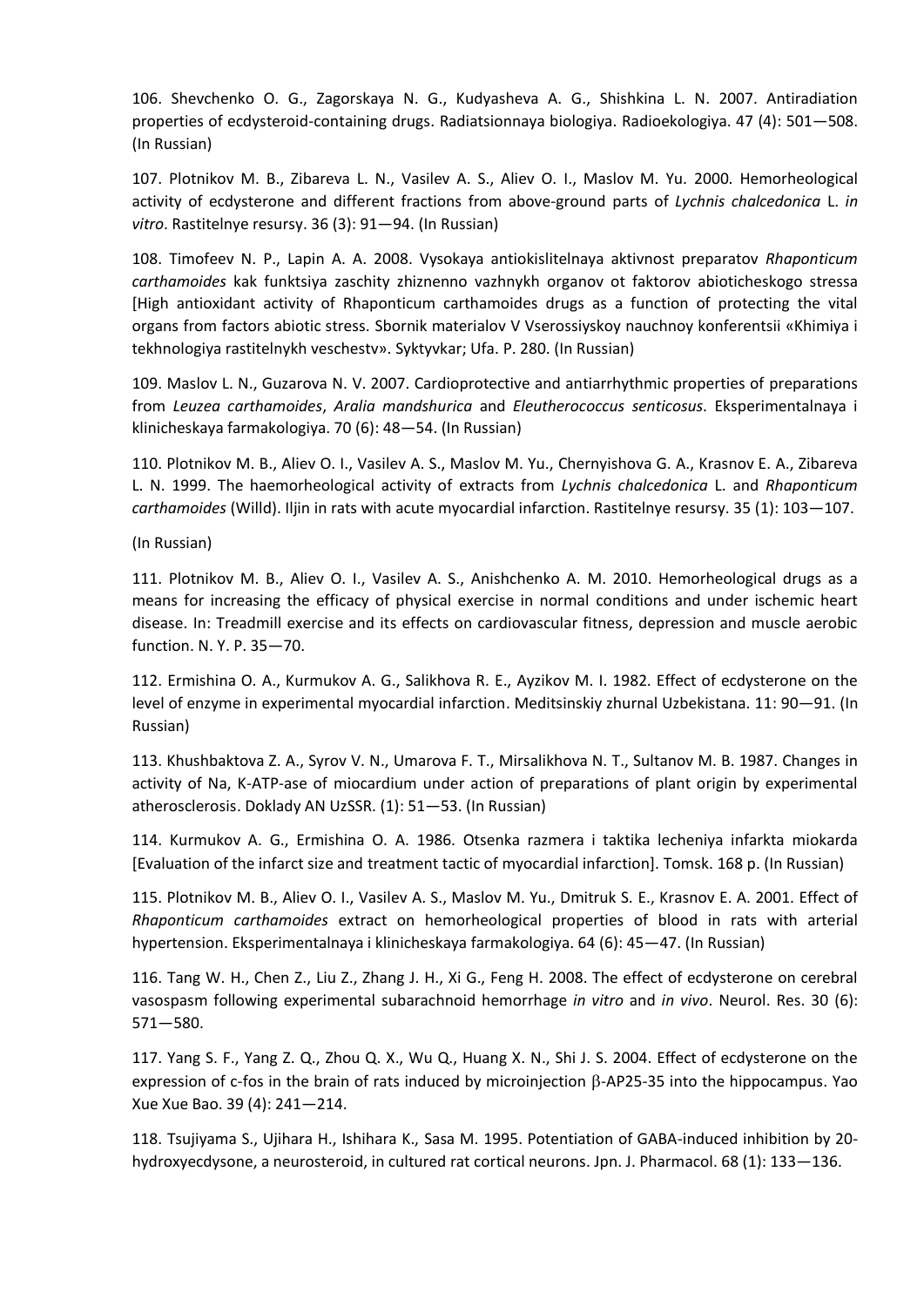119. Okada M., Ishihara K., Sasa M., Izumi R., Yajin K., Harada Y. 1998. Enhancement of GABA-mediated inhibition of rat medial vestibular nucleus neurons by the neurosteroid 20-hydroxyecdysone. Acta Otolaryngol. 118 (1): 11—16.

120. Mosharrof A. H. 1987. Effect of extract from Rhaponticum carthamoides (Willd.) Iljin (Leuzea) on learning and memory in rats. Acta Physiol. Pharmacol. Bulgar. 3: 37—42.

121. Ipatov A. N. 1995. Use of decoction with Leuzea carthamoides rhizomes for depressive alcoholism. Zhurnal nevropatologii i psikhiatrii im. S. S. Korsakova. 4: 78—79. (In Russian)

122. Hanaya R., Sasa M., Ishihara K., Akimitsu T., Iida K., Amano T., Serikawa T., Arita K., Kurisu K. 1997. Antiepileptic effects of 20-hydroxyecdysone on convulsive seizures in spontaneously epileptic rats / Jpn. J. Pharmacol. 74 (4): 331—335.

123. Plotnikov M. B., Logvinov S. V., Pugachenko N. V., Maslov M. Yu., Aliev O. I., Vasilev A. S., Suslov N. I., Potapov A. V. 2005. Cerebroprotector activity of *Rhaponticum carthamoides* extract in rats with brain ischemia. Eksperimentalnaya i klinicheskaya farmakologiya. 68 (4): 19—23. (In Russian)

124. Plotnikov M. B., Aliev O. I., Vasilev A. S., Maslov M. Yu., Suslov N. I., Zibareva L. N. 2005. Hemorheological and cerebroprotective activity of *Lychnis chalcedonica* L. extract in rats with cerebral ischemia. Byulleten eksperimentalnoy biologii i meditsiny. 139 (1): 68—71. (In Russian)

125. Syrov V. N., Khushbaktova Z. A., Nabiev A. N. 1992. Experimental study of hepatoprotective properties phytoecdysteroids and nerobol with lesions of the liver with carbon tetrachloride. Eksperimentalnaya i klinicheskaya farmakologiya. 55 (3): 61—65. (In Russian)

126. Syrov V. N., Nabiev A. N., Sultanov M. B. 1986. The effect of phytoecdysteroids on the bile secretion function of the liver in normal rats and in animals with experimental hepatitis. Farmakologiya i toksikologiya. 3: 100—103. (In Russian)

127. Shirshova T. I., Politova N. K., Burtseva S. A., Beshley I. V., Volodin V. V. 2006. Antimicrobial activity of natural ecdysteroids from *Serratula coronata* L. and their acyl derivatives. Khimiko-farmatsevticheskiy zhurnal. 40 (5): 34—36. (In Russian)

128. Syrov V. N., Khushbaktova Z. A. 2001. Experimental study of pharmacotherapeutic effect of phytoecdisteroids and nerobol in toxic liver damage. Eksperimentalnaya i klinicheskaya farmakologiya. 64 (4): 66—58. (In Russian)

129. Gao L., Cai G., Shi X. 2008.  $\beta$ -Ecdysterone induces osteogenic differentiation in mouse mesenchymal stem cells and relieves osteoporosis. Biol. Pharm. Bull. 31 (12): 2245—2249.

130. Kholodova Yu. D., Tugay V. A., Zimina V. P. 1997. Effect of vitamin D3 and 20-hydroxyecdysone on the content of ATP, creatine phosphate, carnosine, and Ca2+ in skeletal muscles. Ukrainskiy biokhimicheskiy zhurnal. 69 (3): 3—9. (In Russian)

131. Akhmed I. 1993. Fitoekdisteroidy serpuhi nevooruzhennoy (Serratula inermis) i ikh vliyanie na biosintez nukleotidov i nukleinovykh kislot v tkanyakh tsyiplyat s razlichnoy obespechennostyu vitaminom D3: Avtoref. diss. ... kand. biol. nauk [The phytoecdysteroids of Serratula inermis and their influence on the biosynthesis of nucleotides and nucleic acids in tissues of chickens with different availability of vitamin D3: Author's abstract of PhD (Biology) Dissertation]. Kiev. 27 p. (In Russian)

132. Nsimba R. Y., Kikuzaki H., Konishi Y. 2008. Ecdysteroids act as inhibitors of calf skin collagenase and oxidative stress. J. Biochem. Mol. Toxicol. 22 (4): 240—250.

133. Kucharova S., Farkas R. 2002.Hormone nuclear receptors and their ligands: role in programmed cell death (review). Endocr. Regul. 36 (1): 37—60.